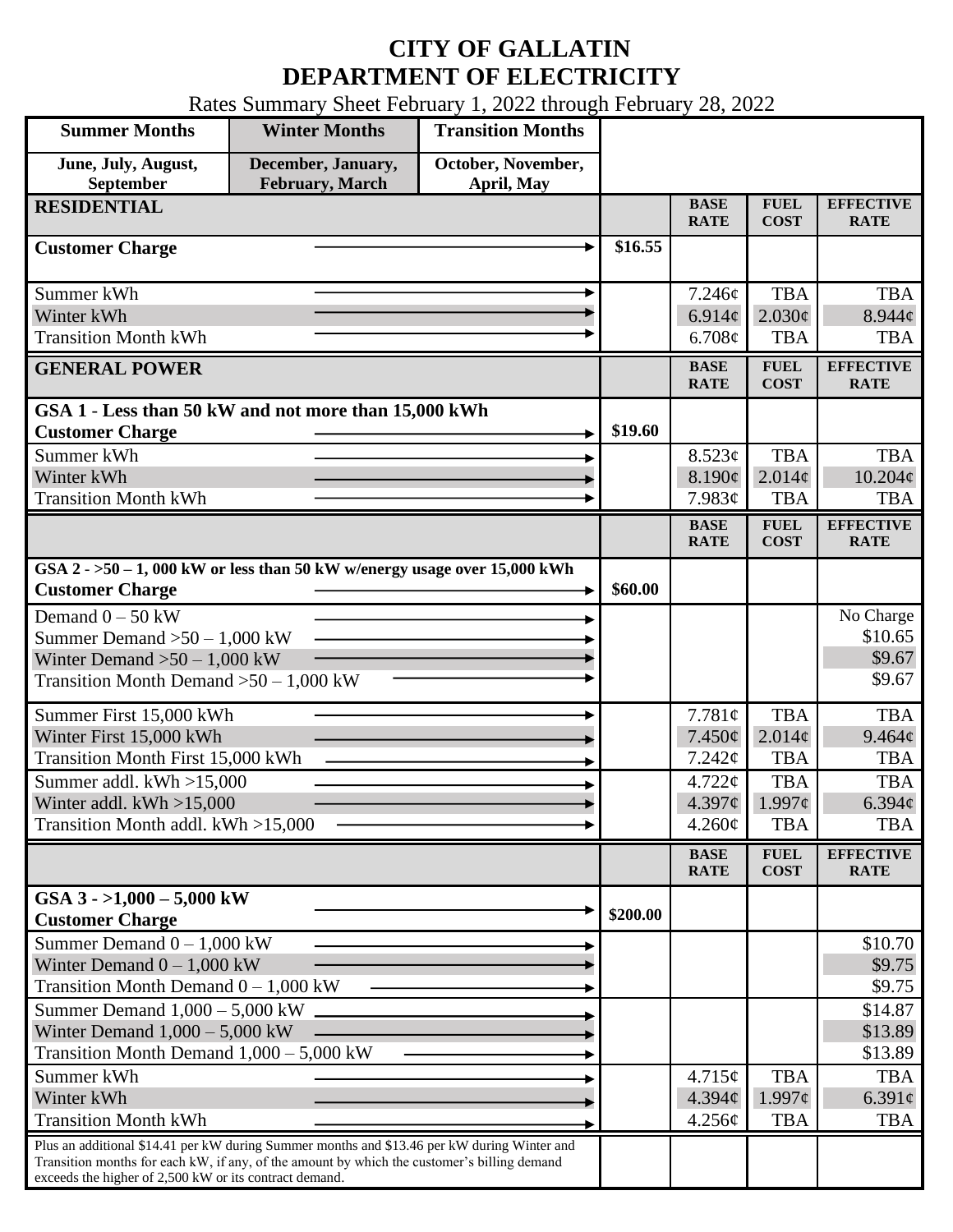| <b>Summer Months</b>                                                        | <b>Winter Months</b>                             | <b>Transition Months</b> |         |                            |                                    |                                 |
|-----------------------------------------------------------------------------|--------------------------------------------------|--------------------------|---------|----------------------------|------------------------------------|---------------------------------|
| June, July, August,                                                         | December, January,                               | October, November,       |         |                            |                                    |                                 |
| September                                                                   | February, March                                  | April, May               |         |                            |                                    |                                 |
| <b>GENERAL POWER CONTINUE</b>                                               |                                                  |                          |         | <b>BASE</b><br><b>RATE</b> | <b>FUEL</b><br><b>COST</b>         | <b>EFFECTIVE</b><br><b>RATE</b> |
| <b>TD GSA</b>                                                               |                                                  |                          |         |                            |                                    |                                 |
| <b>Customer Charge</b>                                                      |                                                  |                          | \$1,500 |                            |                                    |                                 |
| <b>Onpeak Summer Demand</b>                                                 |                                                  |                          |         |                            |                                    | \$10.95                         |
| <b>Onpeak Winter Demand</b>                                                 |                                                  |                          |         |                            |                                    | \$9.99                          |
| <b>Onpeak Transition Month Demand</b>                                       |                                                  |                          |         |                            |                                    | \$9.99                          |
| <b>Offpeak Excess of Contract Demand</b>                                    |                                                  |                          |         |                            |                                    |                                 |
| Summer                                                                      |                                                  |                          |         |                            |                                    | \$10.95                         |
| Winter                                                                      |                                                  |                          |         |                            |                                    | \$9.99                          |
| Transition                                                                  |                                                  |                          |         |                            |                                    | \$9.99                          |
| <b>Max Demand</b>                                                           |                                                  |                          |         |                            |                                    | \$5.23                          |
| <b>Onpeak Summer kWh</b>                                                    |                                                  |                          |         | 8.049¢                     | <b>TBA</b>                         | <b>TBA</b>                      |
| <b>Onpeak Winter kWh</b>                                                    |                                                  |                          |         | 6.520¢                     | $2.021\phi$                        | $8.541\phi$                     |
| <b>Onpeak Transition Month kWh</b>                                          |                                                  |                          |         | 5.115¢                     | <b>TBA</b>                         | <b>TBA</b>                      |
| Offpeak Summer kWh First 200 HUD                                            |                                                  |                          |         | 4.700¢                     | <b>TBA</b>                         | <b>TBA</b>                      |
| Offpeak Summer kWh Next 200 HUD                                             |                                                  |                          |         | $0.452\mathcal{C}$         | <b>TBA</b>                         | <b>TBA</b>                      |
| <b>Additional HUD</b>                                                       |                                                  |                          |         | 0.149¢                     | <b>TBA</b>                         | <b>TBA</b>                      |
| Offpeak Winter kWh First 200 HUD<br>Offpeak Winter kWh Next 200 HUD         |                                                  |                          |         | 4.996¢<br>$0.452\epsilon$  | $2.021\text{¢}$<br>$2.021\text{¢}$ | $7.017\phi$<br>2.473¢           |
| <b>Additional HUD</b>                                                       |                                                  |                          |         | 0.149¢                     | $2.021\phi$                        | 2.170¢                          |
|                                                                             |                                                  |                          |         | 5.115¢                     | <b>TBA</b>                         | <b>TBA</b>                      |
| Offpeak Transition kWh First 200 HUD<br>Offpeak Transition kWh Next 200 HUD |                                                  |                          |         | .452 $\phi$                | <b>TBA</b>                         | <b>TBA</b>                      |
| <b>Additional HUD</b>                                                       |                                                  |                          |         | .149 $\phi$                | <b>TBA</b>                         | <b>TBA</b>                      |
|                                                                             |                                                  |                          |         | <b>BASE</b>                | <b>FUEL</b>                        | <b>EFFECTIVE</b>                |
|                                                                             |                                                  |                          |         | <b>RATE</b>                | <b>COST</b>                        | <b>RATE</b>                     |
| GSB Demands from $5,001 - 15,000$ kW                                        |                                                  |                          |         |                            |                                    |                                 |
| <b>Customer Charge</b>                                                      |                                                  |                          | \$1,500 |                            |                                    |                                 |
| Onpeak Summer Demand 5,000 - 15,000 kW                                      |                                                  |                          |         |                            |                                    | \$10.87                         |
| Onpeak Winter Demand 5,000 - 15,000 kW                                      |                                                  |                          |         |                            |                                    | \$9.90                          |
|                                                                             | Onpeak Transition Month Demand 5,000 – 15,000 kW |                          |         |                            |                                    | \$9.90                          |
| <b>Offpeak Excess of Contract Demand</b>                                    |                                                  |                          |         |                            |                                    |                                 |
| Summer                                                                      |                                                  |                          |         |                            |                                    | \$10.87                         |
| Winter                                                                      |                                                  |                          |         |                            |                                    | \$9.90                          |
| Transition                                                                  |                                                  |                          |         |                            |                                    | \$9.90                          |
| <b>Max Demand</b>                                                           |                                                  |                          |         |                            |                                    | \$5.21                          |
| <b>Onpeak Summer kWh</b>                                                    |                                                  |                          |         | 6.513¢                     | <b>TBA</b>                         | <b>TBA</b>                      |
| <b>Onpeak Winter kWh</b>                                                    |                                                  |                          |         | 5.378¢                     | 1.980¢                             | $7.358\ell$                     |
| <b>Onpeak Transition Month kWh</b>                                          |                                                  |                          |         | 3.990¢                     | <b>TBA</b>                         | <b>TBA</b>                      |
| Offpeak Summer kWh First 200 HUD                                            |                                                  |                          |         | 4.022¢                     | <b>TBA</b>                         | <b>TBA</b>                      |
| Offpeak Summer kWh Next 200 HUD<br><b>Additional HUD</b>                    |                                                  |                          |         | 0.564¢                     | <b>TBA</b>                         | <b>TBA</b>                      |
|                                                                             |                                                  |                          |         | $0.223\phi$<br>$4.244\phi$ | <b>TBA</b><br>$1.980\epsilon$      | <b>TBA</b><br>$6.224\ell$       |
| Offpeak Winter kWh First 200 HUD<br>Offpeak Winter kWh Next 200 HUD         |                                                  |                          |         | $0.564\phi$                | $1.980\phi$                        | $2.544\phi$                     |
| <b>Additional HUD</b>                                                       |                                                  |                          |         | $0.223\ell$                | $1.980\phi$                        | 2.203¢                          |
| Offpeak Transition kWh First 200 HUD                                        |                                                  |                          |         | 3.990¢                     | <b>TBA</b>                         | <b>TBA</b>                      |
| Offpeak Transition kWh Next 200 HUD                                         |                                                  |                          |         | 0.564¢                     | <b>TBA</b>                         | <b>TBA</b>                      |
| <b>Additional HUD</b>                                                       |                                                  |                          |         | $0.223\phi$                | <b>TBA</b>                         | TBA                             |

## **Page 2 - Rates Summary Sheet February 1, 2022 through February 28, 2022**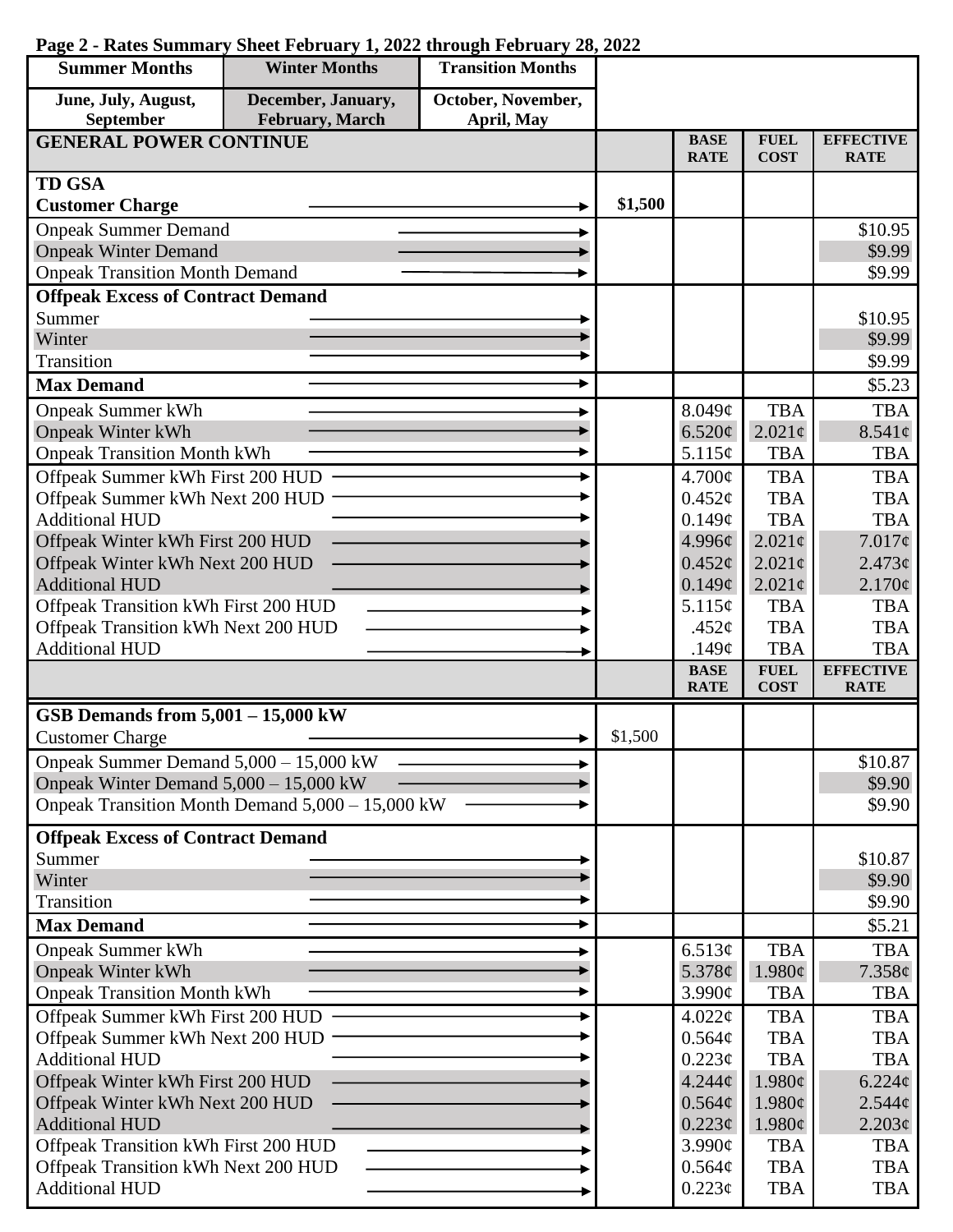## **Page 3 - Rates Summary Sheet February 1, 2022 through February 28, 2022**

| <b>Summer Months</b>                                                        | <b>Winter Months</b>                  | <b>Transition Months</b>         |         |                            |                            |                                  |
|-----------------------------------------------------------------------------|---------------------------------------|----------------------------------|---------|----------------------------|----------------------------|----------------------------------|
| June, July, August,<br>September                                            | December, January,<br>February, March | October, November,<br>April, May |         |                            |                            |                                  |
| <b>GENERAL POWER CONTINUE</b>                                               |                                       |                                  |         | <b>BASE</b><br><b>RATE</b> | <b>FUEL</b><br><b>COST</b> | <b>EFFECTIVE</b><br><b>RATE</b>  |
| <b>MSB Demands greater than 5,000 kW</b>                                    |                                       |                                  |         |                            |                            |                                  |
| <b>Customer Charge</b>                                                      |                                       |                                  | \$1,500 |                            |                            |                                  |
| Onpeak Summer Demand > 5,000                                                |                                       |                                  |         |                            |                            | \$10.24                          |
| Onpeak Winter Demand > 5,000                                                |                                       |                                  |         |                            |                            | \$9.27                           |
| Onpeak Transition Month Demand > 5,000                                      |                                       |                                  |         |                            |                            | \$9.27                           |
| <b>Max Demand</b>                                                           |                                       |                                  |         |                            |                            | \$2.26                           |
| <b>Offpeak Excess of Contract Demand</b>                                    |                                       |                                  |         |                            |                            |                                  |
| Summer                                                                      |                                       |                                  |         |                            |                            | \$10.24                          |
| Winter                                                                      |                                       |                                  |         |                            |                            | \$9.27                           |
| Transition                                                                  |                                       |                                  |         |                            |                            | \$9.27                           |
| <b>Onpeak Summer kWh</b>                                                    |                                       |                                  |         | 5.779¢                     | <b>TBA</b>                 | <b>TBA</b>                       |
| <b>Onpeak Winter kWh</b>                                                    |                                       |                                  |         | 4.639¢                     | 1.954c                     | 6.593¢                           |
| <b>Onpeak Transition Month kWh</b>                                          |                                       |                                  |         | 3.589¢                     | <b>TBA</b>                 | <b>TBA</b>                       |
| Offpeak Summer kWh First 200 HU <del>D</del>                                |                                       |                                  |         | 3.279¢                     | <b>TBA</b>                 | <b>TBA</b>                       |
| Offpeak Summer kWh Next 200 HUD                                             |                                       |                                  |         | 0.310¢                     | <b>TBA</b>                 | <b>TBA</b>                       |
| <b>Additional HUD</b>                                                       |                                       |                                  |         | $0.055\phi$                | <b>TBA</b>                 | <b>TBA</b>                       |
| Offpeak Winter kWh First 200 HUD                                            |                                       |                                  |         | 3.502¢                     | 1.954c                     | $5.456\ell$                      |
| Offpeak Winter kWh Next 200 HUD<br><b>Additional HUD</b>                    |                                       |                                  |         | $0.310\phi$                | $1.954\phi$                | $2.264\ell$                      |
| Offpeak Transition kWh First 200 HUD                                        |                                       |                                  |         | $0.055\phi$<br>3.589¢      | 1.954c<br><b>TBA</b>       | $2.009\mathcal{C}$<br><b>TBA</b> |
| Offpeak Transition kWh Next 200 HUD                                         |                                       |                                  |         | 0.310¢                     | <b>TBA</b>                 | <b>TBA</b>                       |
| <b>Additional HUD</b>                                                       |                                       |                                  |         | $0.055\phi$                | <b>TBA</b>                 | <b>TBA</b>                       |
|                                                                             |                                       |                                  |         | <b>BASE</b>                | <b>FUEL</b>                | <b>EFFECTIVE</b>                 |
|                                                                             |                                       |                                  |         | <b>RATE</b>                | <b>COST</b>                | <b>RATE</b>                      |
| MSD Demands greater than 25,000 kW                                          |                                       |                                  |         |                            |                            |                                  |
| <b>Customer Charge</b>                                                      |                                       |                                  | \$1,500 |                            |                            |                                  |
| <b>Onpeak Summer Demand</b>                                                 |                                       |                                  |         |                            |                            | \$10.24                          |
| <b>Onpeak Winter Demand</b>                                                 |                                       |                                  |         |                            |                            | \$9.27                           |
| <b>Onpeak Transition Demand</b>                                             |                                       |                                  |         |                            |                            | \$9.27                           |
| <b>Max Demand</b>                                                           |                                       |                                  |         |                            |                            | \$1.64                           |
| <b>Offpeak Excess of Contract Demand</b>                                    |                                       |                                  |         |                            |                            |                                  |
| Summer                                                                      |                                       |                                  |         |                            |                            | \$10.24                          |
| Winter                                                                      |                                       |                                  |         |                            |                            | \$9.27                           |
| Transition                                                                  |                                       |                                  |         |                            |                            | \$9.27                           |
| <b>Onpeak Summer kWh</b>                                                    |                                       |                                  |         | 5.440¢                     | <b>TBA</b>                 | <b>TBA</b>                       |
| <b>Onpeak Winter kWh</b>                                                    |                                       |                                  |         | 4.298¢                     | $1.954\phi$                | $6.252\phi$                      |
| <b>Onpeak Transition Month kWh</b>                                          |                                       |                                  |         | 3.248¢                     | <b>TBA</b>                 | <b>TBA</b>                       |
| Offpeak Summer kWh First 200 HUD                                            |                                       |                                  |         | 2.939¢                     | <b>TBA</b>                 | <b>TBA</b>                       |
| Offpeak Summer kWh Next 200 HUD                                             |                                       |                                  |         | 0.282¢                     | <b>TBA</b>                 | <b>TBA</b>                       |
| <b>Additional HUD</b>                                                       |                                       |                                  |         | $0.223\phi$                | <b>TBA</b>                 | <b>TBA</b>                       |
| Offpeak Winter kWh First 200 HUD                                            |                                       |                                  |         | 3.161¢                     | 1.954c                     | 5.115¢                           |
| Offpeak Winter kWh Next 200 HUD                                             |                                       |                                  |         | 0.282¢                     | $1.954\phi$                | $2.236\epsilon$                  |
| <b>Additional HUD</b>                                                       |                                       |                                  |         | $0.223\phi$                | $1.954\phi$                | $2.177\phi$                      |
| Offpeak Transition kWh First 200 HUD<br>Offpeak Transition kWh Next 200 HUD |                                       |                                  |         | 3.248¢                     | <b>TBA</b>                 | TBA                              |
| <b>Additional HUD</b>                                                       |                                       |                                  |         | $0.282\ell$<br>$0.223\phi$ | <b>TBA</b><br><b>TBA</b>   | <b>TBA</b><br><b>TBA</b>         |
|                                                                             |                                       |                                  |         |                            |                            |                                  |